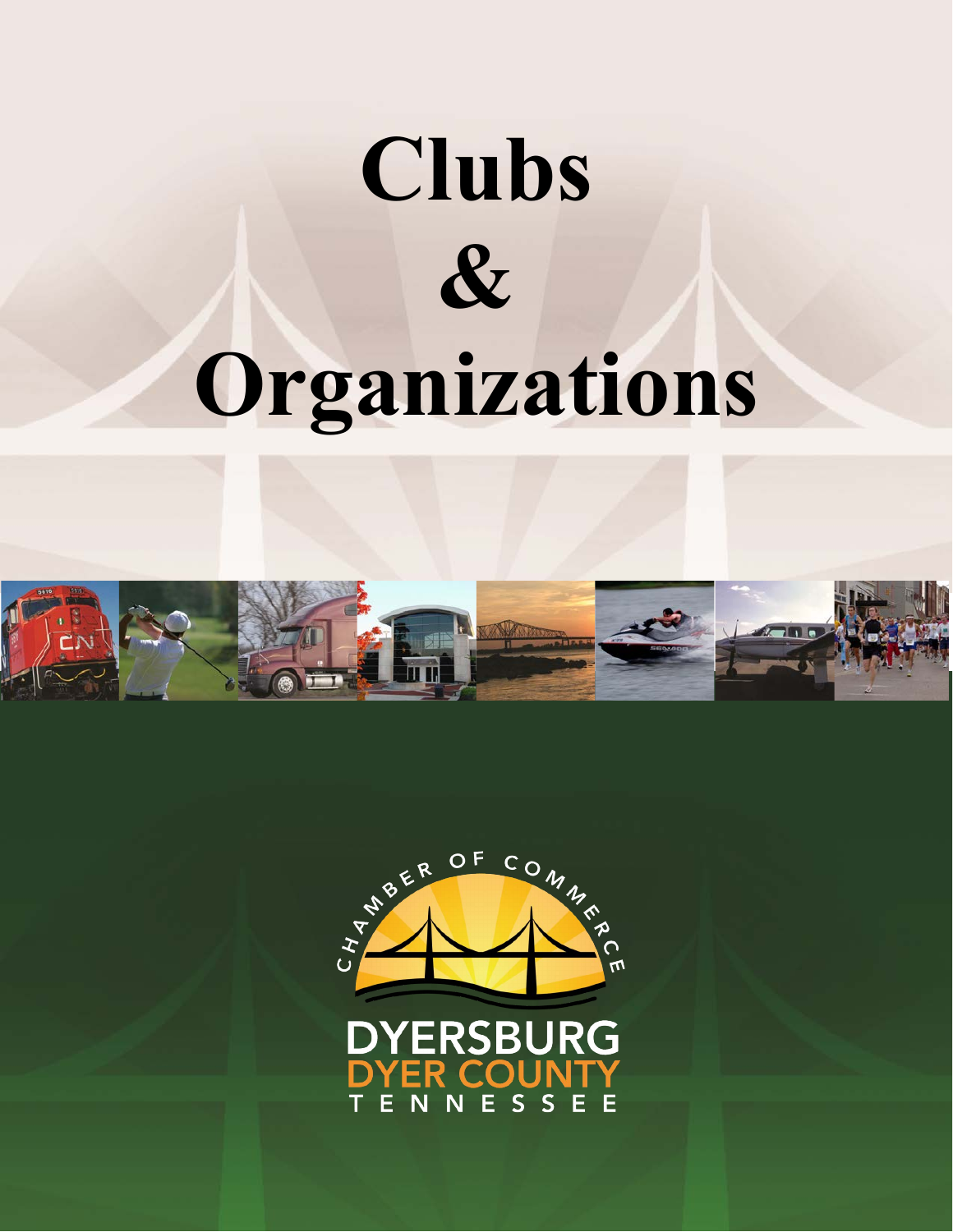| <b>Dyersburg Activity Center</b>                     |                                           |
|------------------------------------------------------|-------------------------------------------|
| 1010 Recreation Drive, Dyersburg, Tn 38024           |                                           |
| 731-288-7622                                         |                                           |
| <b>Bruce Recreation Center</b>                       |                                           |
| 801 Vernon, Dyersburg, TN 38024                      |                                           |
| 731-286-7624                                         |                                           |
| <b>Future City Recreation Center</b>                 |                                           |
| 490 St. Joseph, Dyersburg, TN 38024                  |                                           |
| 731-286-7625                                         |                                           |
| <b>Trimble Recreation Center</b>                     |                                           |
| 731-297-3955                                         |                                           |
| Al-A-Non - Happiness for the Day                     | Tuesday, 8 pm @                           |
| 101 E. Hwy 77, Newbern, TN 38059                     | Monroe Center Happy House                 |
| <b>Barbara</b>                                       | Newbern                                   |
| 731-627-9657                                         |                                           |
| Al-A-Non - Hope for the Day                          | Thursday, 7 pm $@$                        |
| 315 W. Court St, Dyersburg, TN 38024                 | Here's Hope Counseling                    |
| Sandra                                               | Dyersburg                                 |
| 731-445-3296                                         |                                           |
| <b>Alcoholics Anonymous</b>                          | <b>Open Meetings</b>                      |
| Highway 77, Newbern, TN 38059                        | Sunday - Tuesday - Friday                 |
| <b>Tommy Nolen</b>                                   | 8:00 pm                                   |
| 731-285-8433                                         | Newbern Happy House                       |
| Alpha Delta Kappa, City School Educators             | 2nd Thursday Monthly                      |
| Andrea Franckowiak                                   | @ PDC                                     |
| 731-286-3375                                         |                                           |
| Alumnae Chapter-Delta Sigma Theta, Inc               |                                           |
| 1209 Roellen Rd, Newbern, TN 38059                   |                                           |
| Emma Reynolds                                        |                                           |
| 731-285-1895                                         |                                           |
| <b>Alzheimer's Association</b>                       | 3rd Thursday Monthly                      |
| <b>Alzheimer's Support Group</b>                     | 6:30 pm - 7:00 pm                         |
| Canterbury Place                                     | Everyone is Welcome!                      |
| 900 Hwy 51 Bypass North, Dyersburg, TN 38024         |                                           |
| <b>American Business Women's Association</b>         | Monthly 2nd Tuesday                       |
| <b>Denaris Cook</b>                                  | Noon @                                    |
| 731-288-2810                                         | The Farms                                 |
| <b>American Cancer Society - Dyer County Chapter</b> |                                           |
| <b>Sherry Dunlap</b>                                 | <b>Resource Network</b><br>1-800-227-2345 |
| 731-286-6257                                         |                                           |
| Memorials: Charlene C. White                         | <b>Support Group</b>                      |
| 222 Pitts Rd., Friendship, TN                        | Sabrina Young                             |
| 731-660-3045                                         | 731-984-9150                              |
| American Field Service - Dyersburg Chapter           |                                           |
| Amy Heckethorn                                       | Meetings Called as Needed                 |
| 731-285-7410                                         |                                           |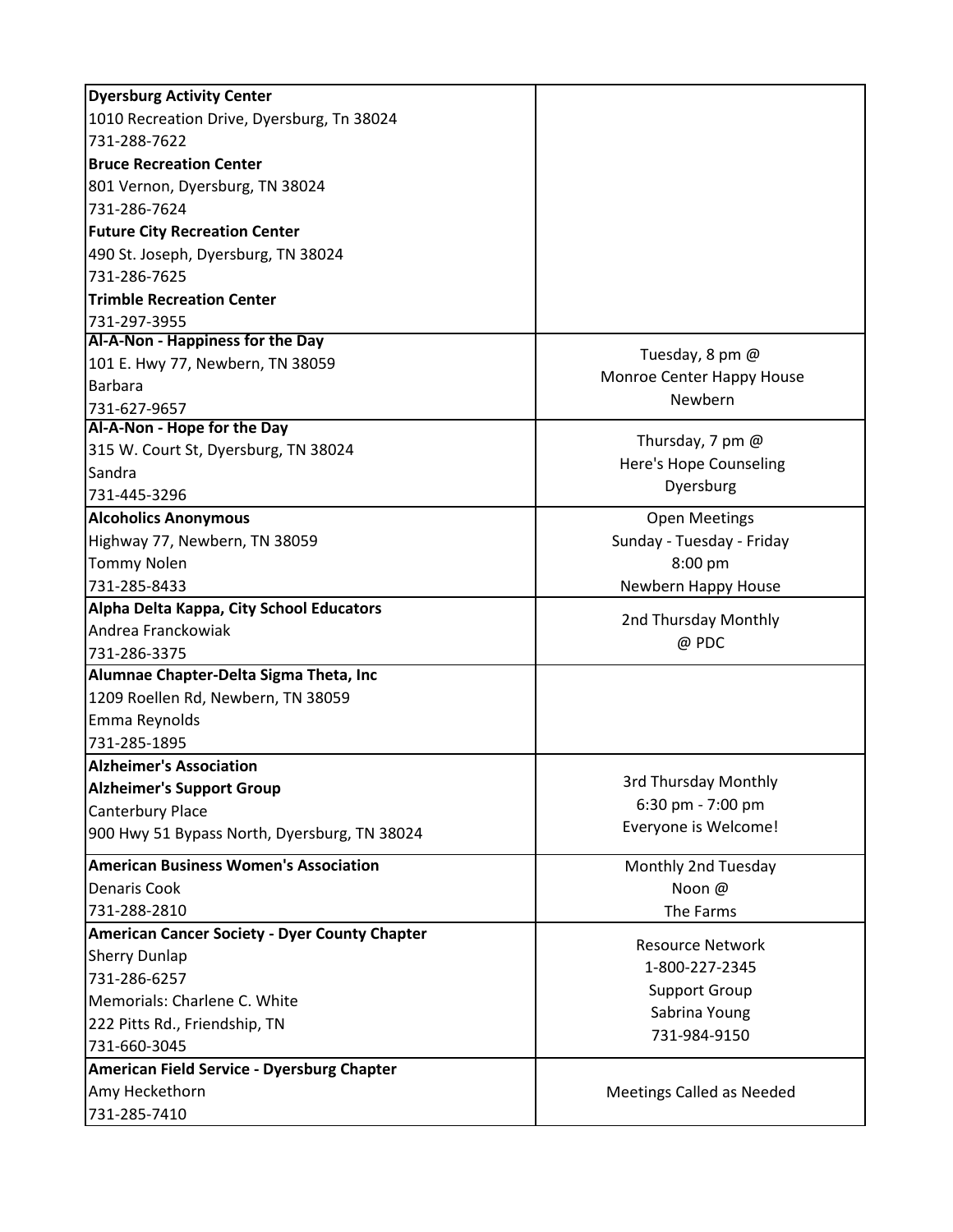| <b>American Heart Association</b>                |                                           |
|--------------------------------------------------|-------------------------------------------|
| 2170 Business Center Drive #1, Memphis, TN 38164 |                                           |
| Regional Office - 1-800-242-8721                 |                                           |
| Memphis - 901-383-5400                           |                                           |
| Nashville - 1-800-280-8042                       |                                           |
| <b>American Legion</b>                           |                                           |
| Dyersburg - Post 30                              | 1st Thursday - Monthly @ 6:30 pm          |
| Ben Sipes - 731-334-2289                         | American Legion Bldg - 1355 St. John St., |
| Newbern - Post 85                                | Dyersburg<br><b>Various Locations</b>     |
| <b>Thomas Parnell - 731-627-9692</b>             |                                           |
| Trimble - Post 92                                | 3rd Thursday @ 6:30 pm - Trimble          |
| Don Byrd - 731-287-2746 or 731-589-1981          | <b>Community Center</b>                   |
| American Red Cross - NW Tennessee Chapter        | <b>Regular Office Hours</b>               |
| 326 S. Mill Avenue                               | M-F 8:00 am - 4:00 pm                     |
| Debra Roberson, Executive Director               | <b>Emergency Phone</b>                    |
| 731-286-4740                                     | 731-286-4740                              |
| <b>Aspell</b>                                    | <b>Adult Treatment Facility</b>           |
| <b>Richard Barber</b>                            | (Homes for men & women)                   |
| 731-427-7238                                     |                                           |
| Balboa Lodge #205 F & AM PHA                     |                                           |
| 537 Roberts Ave, Dyersburg, TN 38024             |                                           |
| W.M. Cleadus A. Thurmond                         |                                           |
| 731-676-6109                                     |                                           |
| <b>Band Boosters</b>                             | 3rd Thursday                              |
| Dyer County High School                          | Monthly                                   |
| Director: Justin Brown                           | @ DCHS                                    |
| 731-627-2229 or 731-627-2233                     |                                           |
| <b>Band Boosters</b>                             |                                           |
| Dyersburg High School                            |                                           |
| Director: Tonya Wells                            |                                           |
| 731-334-1683                                     |                                           |
| <b>Bar Association, Dyer County</b>              | 1st Friday                                |
| Matthew W. Willis                                | Monthly                                   |
| 731-285-5074                                     |                                           |
| <b>Beta Sigma Phi</b>                            | 1st & 3rd Thursday                        |
| Pam Ozment, Theta XI Chapter                     | 2nd & 4th Monday                          |
| 731-287-9696                                     |                                           |
| <b>Blood Pressure Clinic</b>                     | 1st Wednesday Monthly                     |
| The Highlands of Dyersburg                       | 11:30 am - 12:30 pm                       |
| 350 E. Tickle St., Dyersburg, TN 38024           |                                           |
| 731-285-9710                                     |                                           |
| <b>Board of Realtors</b>                         | Quarterly, 11:30 am                       |
| Jackie Keeling                                   | @ The Farms                               |
| 731-676-2506                                     |                                           |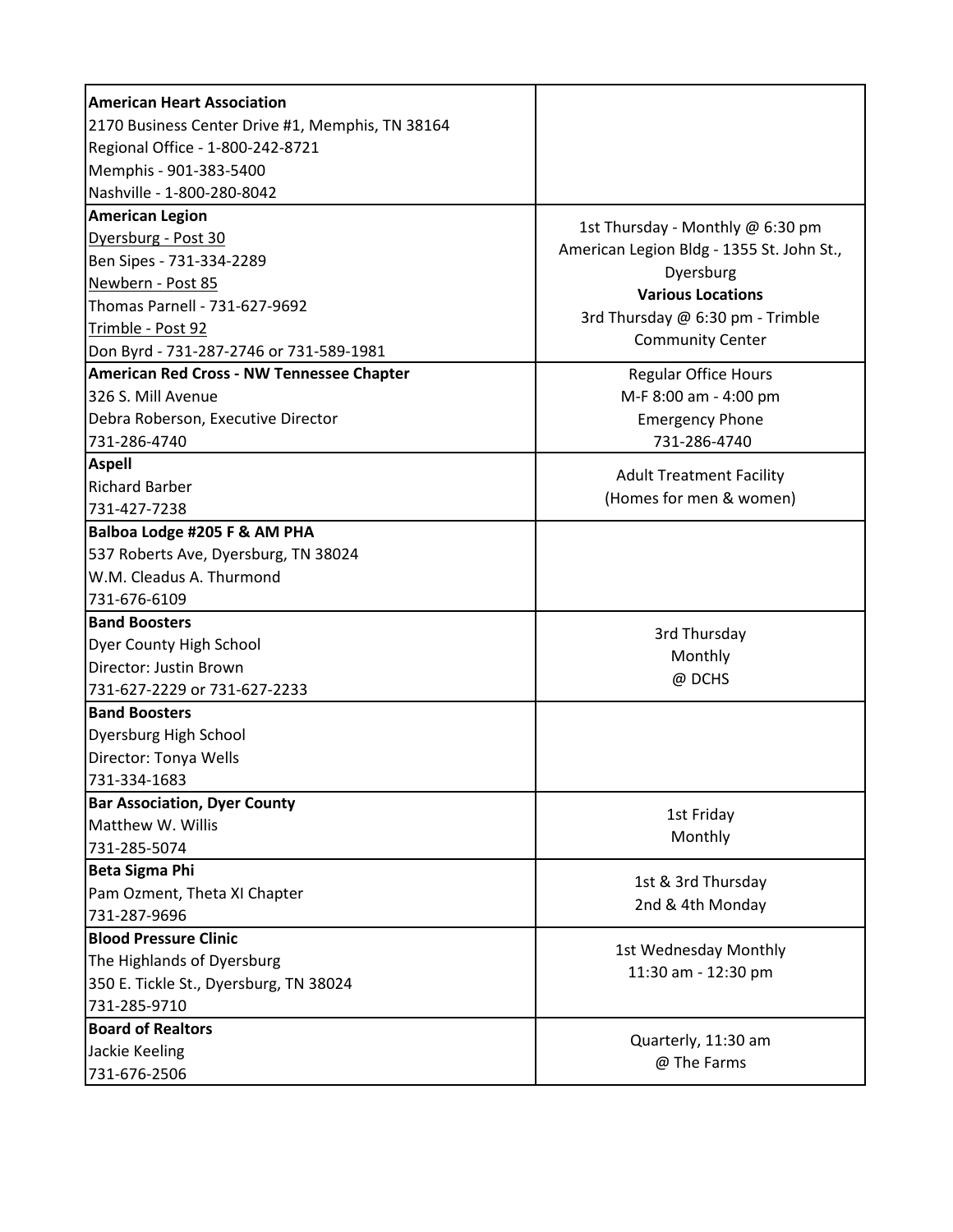| <b>Boy Scouts of America</b>               |                                            |
|--------------------------------------------|--------------------------------------------|
| <b>West TN Area Council</b>                |                                            |
| 731-668-3787                               |                                            |
| <b>Bruce Alumni</b>                        |                                            |
| 801 Vernon St., Dyersburg, TN 38024        | 4th Thursday @ 4:00 pm                     |
| 731-288-7624                               | <b>Bruce Recreation Center - Dyersburg</b> |
| <b>Cancer Care Center Support Group</b>    | 2nd Tuesday                                |
| <b>Cancer Care Center</b>                  | Monthly @ 11:30 am                         |
| 440 Wilkinson Drive, Dyersburg, TN 38024   | <b>Cancer Care Center</b>                  |
| 731-285-2211                               | Lunch is provided, Please RSVP             |
| (Cerebral Palsey) Theraphy Learning Center | <b>First Friday</b>                        |
| 34 Garland Drive, Jackson, TN 38305        | Monthly                                    |
| Ron Kwasigroh                              | Noon                                       |
| Chi Omega Alumnae                          |                                            |
| Debbie Moore                               | <b>Quarterly Meetings</b>                  |
| 731-285-3686                               |                                            |
| <b>Choral Society</b>                      |                                            |
| Joan Latham                                | 7:10 pm - 9:00 pm                          |
| 731-445-9344                               | <b>DSCC Music Room</b>                     |
| <b>City Beautiful Commission</b>           |                                            |
| Ellen Moore                                | 1st Wed 10:00 am                           |
| 731-286-0441                               | Dyersburg City Hall                        |
| <b>Civitan Club - Dyersburg</b>            | 1st & 3rd Monday                           |
| David Raines - 731-334-1025                | 6:00 pm                                    |
| David Huntley - 731-882-2120               | <b>Grecian Steak House</b>                 |
| <b>Community Bible Study</b>               | Thursday 9:00 am                           |
| Melodee Chapman                            | September - April                          |
| 731-286-1385                               | Cumberland Presbyterian Church             |
| <b>Community Concert Association</b>       |                                            |
| 215 Elm St., Dyersburg, TN 38024           | <b>Meetings Called as Needed</b>           |
| Donna Smith - 731-285-9117                 |                                            |
| <b>Community Orchestra</b>                 | Mondays                                    |
| Dr Carol Feather                           | 7:00 pm                                    |
| 731-286-3256 or 731-285-4950               | <b>DSCC Music Room</b>                     |
| <b>Community Resource Development</b>      | 4th Thursday                               |
| William Taylor                             | @                                          |
| 731-286-7821                               | <b>UT Extension Office</b>                 |
| <b>Crime Stoppers</b>                      |                                            |
| 731-285-8477                               |                                            |
|                                            | Last Monday Monthly                        |
| <b>Crochet Guild</b>                       | 6:00 pm                                    |
|                                            | <b>McIvers Grant Public Library</b>        |
| <b>Damascus Center</b>                     | Thursdays                                  |
| 731-334-9772                               | 6:00 pm $@$                                |
| 731-616-6688                               | 325 S. Mill, Dyersburg, TN                 |
|                                            |                                            |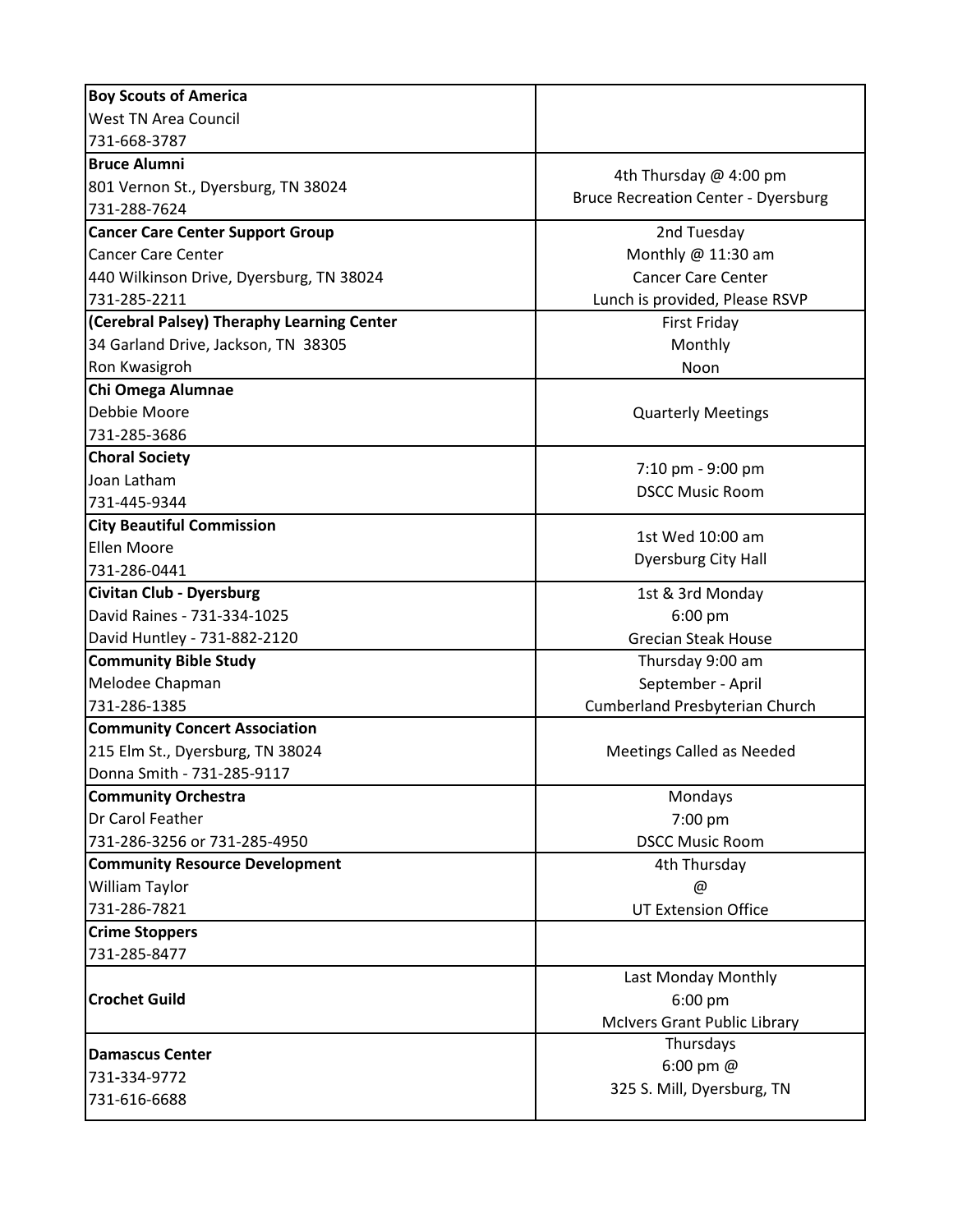| Daughters of the American Revolution -                       |                                              |
|--------------------------------------------------------------|----------------------------------------------|
| <b>Key Corner Chapter</b>                                    |                                              |
| Jimmy Walker                                                 | September - May Meetings                     |
| 731-285-8270                                                 |                                              |
| <b>Democratic Party</b>                                      |                                              |
| Doug Beckham - 731-377-7639                                  |                                              |
| Facebook - Dyer County Democratic Party                      |                                              |
| <b>Developmental Skills Center</b>                           |                                              |
| 2025 St. John Avenue                                         |                                              |
| Dyersburg, TN 38024                                          |                                              |
| Cheryl Davis - 731-285-1723                                  |                                              |
| <b>Disabled American Veterans</b>                            | Both meet 2nd Tuesday                        |
| Robert Riggs, Commander                                      |                                              |
| 731-286-1201 or 731-676-8811                                 | $6:00$ pm                                    |
| <b>Disabled American Veterans - Ladies Auxillary</b>         | American Legion Hall                         |
| Linda Shepherd                                               | (old Highway Patrol Office)<br>St. John Ave. |
| 731-286-5451                                                 |                                              |
| <b>Diabetic Support Group</b>                                | 1st Tuesday Monthly - 7:00 pm                |
| Sandy Prince                                                 | @                                            |
| 731-286-4508                                                 | Family Life Center - FUMC                    |
| <b>Disaster Recovery Services of Dyer County</b>             |                                              |
| PO Box 1766, Dyersburg, TN 38024                             |                                              |
| Rev. Gary Meade - 731-285-3522                               |                                              |
| <b>Dream Factory</b>                                         |                                              |
| PO Box 1111, Dyersburg, TN 38024                             |                                              |
| Gayla Lane - 731-297-4163                                    |                                              |
| <b>Ducks Unlimited</b>                                       |                                              |
| David Greer                                                  |                                              |
| 731-445-6498                                                 |                                              |
| <b>Dyer Baptist Association</b>                              |                                              |
| 3057 Hwy 515, Dyersburg, TN 38024                            |                                              |
| 731-285-2727 or 731-285-3636                                 |                                              |
| <b>Dyer County Association of Tennessee Master Gardeners</b> |                                              |
| William O. Taylor                                            |                                              |
| 731-286-7820                                                 |                                              |
| <b>Dyer County 4-H Club</b>                                  |                                              |
| <b>Dyer County Agricultural Extension</b>                    |                                              |
| Rebecca Willis                                               |                                              |
| 731-286-7821                                                 |                                              |
| <b>Dyer County Adult Education (Literacy Program)</b>        | Classes Held                                 |
| 401 Country Club Rd, Dyersburg, TN 38024                     | Monday, Wednesday, Friday                    |
| <b>Beth Feith</b>                                            | 8:00 am - 4:30 pm                            |
| 731-288-3231                                                 | Tuesday, Thursday                            |
|                                                              | 8:00 am - 8:00 pm                            |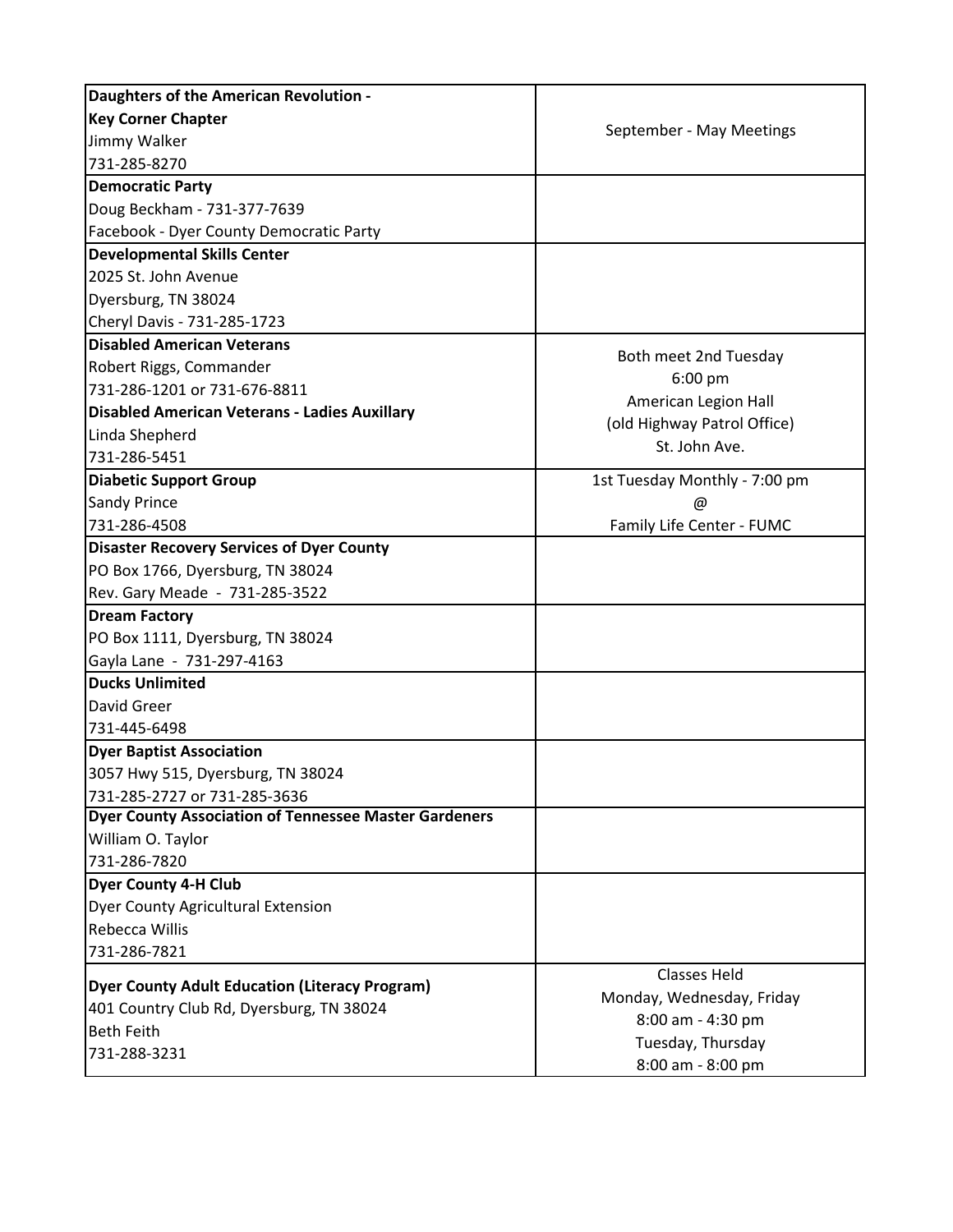| <b>Dyer County Fair Association</b>                  |                                    |
|------------------------------------------------------|------------------------------------|
| 296 james Rice Rd, Dyersburg, TN 38024               | Starts each Labor Day              |
| Eric Maupin - 731-431-6538                           | for<br>One Week                    |
| Pollanna McClure - 731-589-0162                      |                                    |
| <b>Dyer County Health Department</b>                 |                                    |
| 1755 Parr Avenue                                     |                                    |
| Dyersburg, TN 38024                                  |                                    |
| 731-285-7311                                         |                                    |
| <b>Dyer County Home Builders Association</b>         |                                    |
| <b>Robin Terry</b>                                   |                                    |
| 901-333-8682                                         |                                    |
| <b>Dyer County Housing Development Corp.</b>         |                                    |
| 731-285-4410                                         |                                    |
| Rhonda Heathcott - 731-287-4351                      |                                    |
| <b>Dyer County - Community Cancer Fund</b>           |                                    |
| 1979 St. John Ave, Dyersburg, TN 38024               | Annual BBQ for Cancer              |
| <b>Debra Harris</b>                                  | Always First Weekend in October    |
| 731-288-8005                                         |                                    |
| <b>Dyer County Rescue Squad</b>                      |                                    |
| 718 Sharpe Ferry Road                                |                                    |
| Newbern, TN 38059                                    |                                    |
| 731-627-1256                                         |                                    |
| J.C. Cutler - 731-285-4792 or 731-676-8890           |                                    |
| <b>Dyersburg/Dyer County Union Mission</b>           |                                    |
| 213 W. Cedar Street, Dyersburg, TN 38024             | <b>Chapel Services Sunday</b>      |
| Neal Chatham - 731-285-0726                          | $10:00$ am                         |
| Mark Loftin - Youth Center                           |                                    |
| <b>Dyersburg Army Air Base Memorial Associations</b> |                                    |
| 100 Veterans Drive, Halls, TN 38040                  |                                    |
| Pat Higdon                                           |                                    |
| 731-836-7448                                         |                                    |
| <b>Dyersburg Choral Society</b>                      | Meets starting Thursday February 5 |
| Joan Latham - 731-445-9344                           | thru April 30 @ DSCC               |
| Floyd Speck - 731-676-3013                           | <b>EH Lannom Gym</b>               |
|                                                      | Music Room                         |
| <b>Dyersburg Country Club at The Farms</b>           |                                    |
| 2100 Clubhouse Dr, Dyersburg, TN 38024               |                                    |
| 731-286-2155                                         |                                    |
| Bracken Brown - General Manager                      |                                    |
| Zach Burdine - Head Golf Pro                         |                                    |
| <b>Dyersburg/Dyer County Arts Council</b>            | 1st Thursday Monthly               |
| Dr Carol Feather                                     | 5:00 pm                            |
| 731-285-4950 or 731-286-3256                         | <b>DSCC Music Room</b>             |
| <b>Dyersburg/Dyer County Photography Club</b>        |                                    |
| Tammy Barham                                         |                                    |
| 731-589-2678                                         |                                    |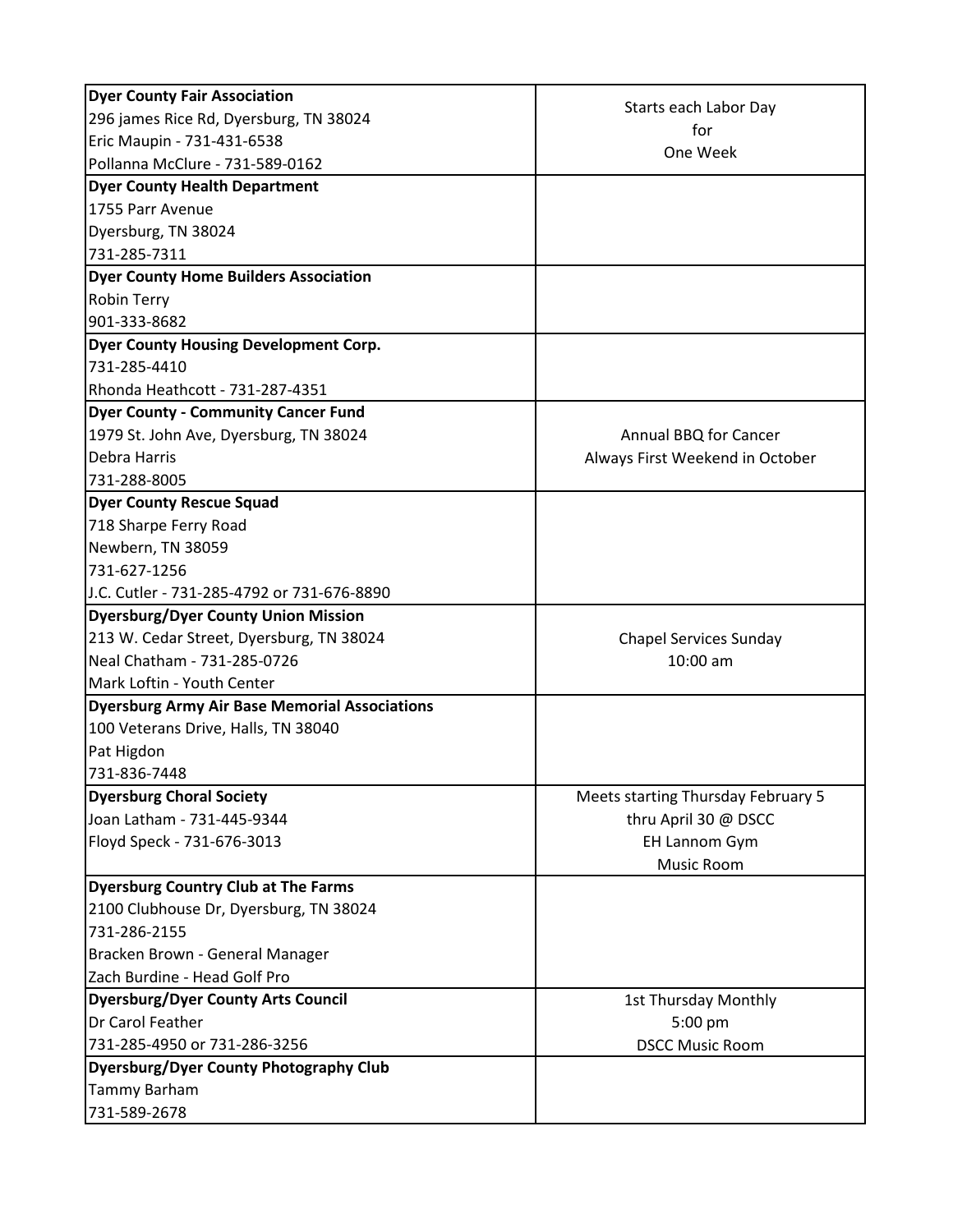| <b>Dyersburg Garden Club</b>                                     |                                            |
|------------------------------------------------------------------|--------------------------------------------|
| Mary Beth Sheppard                                               |                                            |
| 731-285-6420                                                     |                                            |
| <b>Dyersburg Gun Club</b>                                        | <b>Wednesday Afternoons</b>                |
| John Uitendaal                                                   | April - August                             |
| 731-694-4589                                                     | Gun Club on Phillips St. Ext.              |
|                                                                  | 2nd Tuesday Monthly                        |
| <b>Dyersburg High School Class of 1952</b>                       | 11:30 am                                   |
|                                                                  | @ Grecian's Steak House                    |
| <b>Dyersburg Pokemon League</b>                                  | Tuesday                                    |
| for Trading Card Game & Video Games                              | 5:00 pm - 9:00 pm                          |
| Contact 731-285-6262                                             | <b>Collector's Connection Parker Plaza</b> |
|                                                                  | Hwy 51 Bypass, Dyersburg                   |
| <b>Dyersburg Regional Medical Center Volunteer Services</b>      | 4th Wednesday Monthly                      |
| Tammy Castleman                                                  | $10:00$ am                                 |
| 731-287-2189                                                     | <b>Hospital Classroom</b>                  |
| <b>Dyersburg Regional Medical Center</b>                         |                                            |
| Reba Celsor                                                      |                                            |
| 731-285-2410                                                     |                                            |
| <b>Dyersburg Regional Medical Center Senior Circle - Healthy</b> | Has Blood Pressure Checks                  |
| Woman                                                            | each Wednesday 10:00 - 11:00 am            |
| 731-287-2101                                                     | @ Senior Circle Office                     |
| <b>Dyersburg Saddle Club</b>                                     |                                            |
| <b>Tim Vick</b>                                                  |                                            |
| 73-286-1818                                                      |                                            |
|                                                                  | Meetings Held at Club House on             |
| <b>Dyersburg Women's Club</b>                                    | Harris St.; General Meeting                |
| Louise Royer                                                     | Noon September - May                       |
| 731-285-8996                                                     | Civic Meeting 2nd Monday 1:30 pm           |
|                                                                  | Literary Meeting 4th Wednesday 2:30 pm     |
|                                                                  |                                            |
| <b>Easter Seal</b>                                               |                                            |
| 3011 Armory Drive, Suite 100, Nashville, TN 37203                |                                            |
| 615-292-6440                                                     |                                            |
| Eastern Star, Dyersburg/Newbern Chapter                          | 3rd Monday                                 |
| Martha Fox                                                       | <b>Masonic Hall</b>                        |
| 731-673-4127                                                     |                                            |
| <b>Epilepsy Foundation</b>                                       |                                            |
| 575 S. Royal St, Suite 38, Jackson, TN 38301                     |                                            |
| 1-866-650-0500                                                   |                                            |
| <b>Extension Homemakers Council</b>                              | Various Clubs Meet at                      |
| Roberta Robertson - 731-285-9618                                 | <b>Different Times</b>                     |
| Beth Bell - 731-286-7821                                         |                                            |
| <b>Exchange Club of Dyer County</b>                              | 1st & 3rd Tuesday                          |
| Becky Gregory - 731-285-4410                                     | Noon                                       |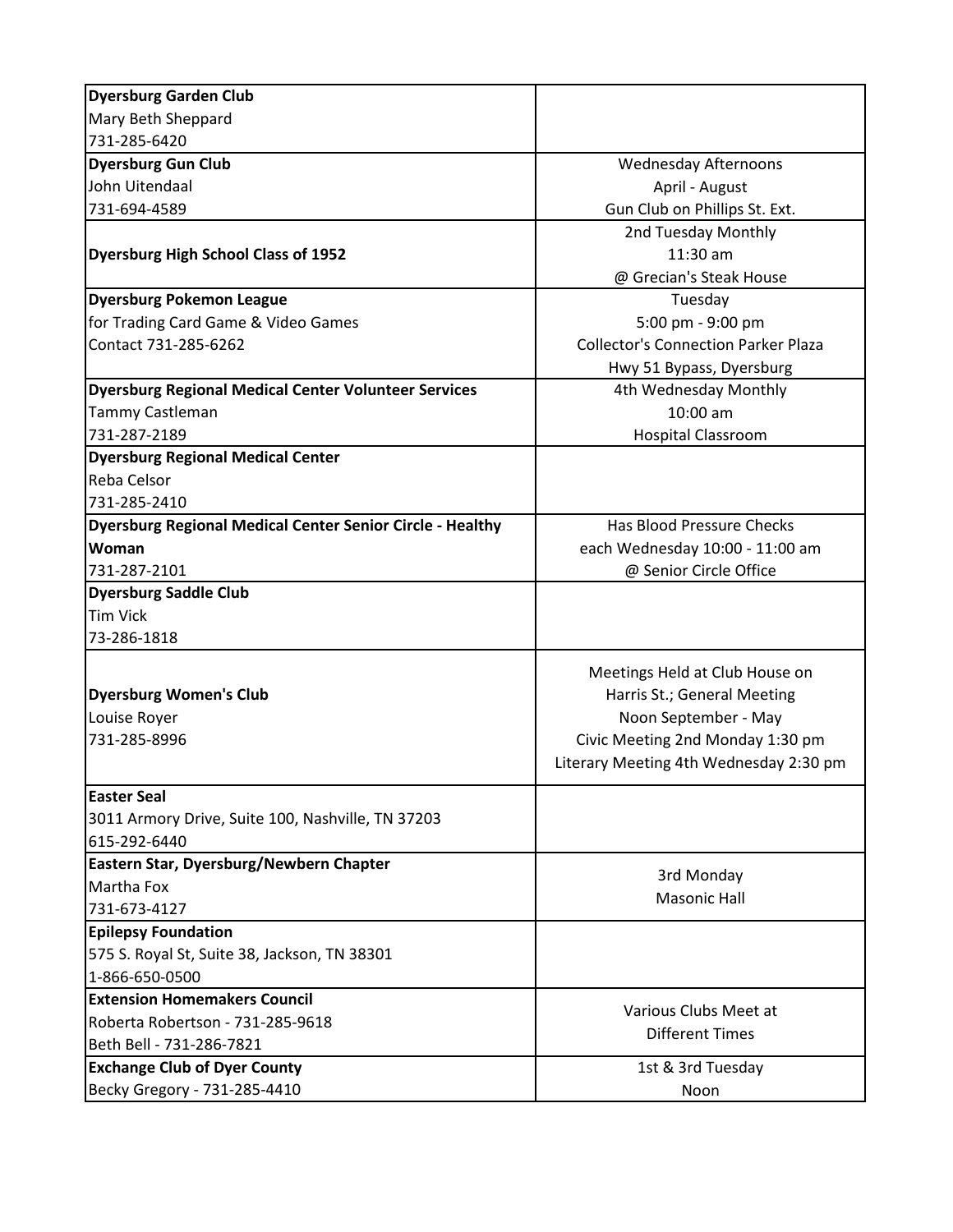| <b>Family &amp; Consumer Education - (FCE) Clubs</b>  |                                            |
|-------------------------------------------------------|--------------------------------------------|
| Beth Bell - 731-286-7821                              |                                            |
| <b>County Council President</b>                       |                                            |
| Roberta Robertson - 731-285-8296                      |                                            |
| <b>Dyersburg Homemakers</b>                           |                                            |
| Barbara Boucher - 731-285-0932                        |                                            |
| <b>Happy Hearts</b>                                   |                                            |
| Naomi King - 731-286-2005                             |                                            |
| <b>Millsfield</b>                                     |                                            |
| Gertie Despain - 731-643-6574                         |                                            |
| <b>Suburban</b>                                       |                                            |
| Roberta Robertson - 731-285-8296                      |                                            |
| <b>Farm Bureau of Dyer County</b>                     | 3rd Thursday                               |
| John Butler - 731-286-2974                            | 6:00 pm                                    |
| Kent Morris - 731-285-1275                            | Dyer County Extension Bldg.                |
| <b>Forked Deer Antique Car Club</b>                   | 1st Tuesday                                |
| James Edwards                                         | 6:00 pm $@$                                |
| 731-627-3126                                          | <b>Grecians Steak House</b>                |
| <b>Foundation for Worldwide International Student</b> |                                            |
| <b>Exchange (WISE)</b>                                |                                            |
| 207 N. Church Ave, Dyersburg, TN 38024                |                                            |
| David Dahl - 731-287-9948                             |                                            |
| <b>Fraternal Order of Police</b>                      |                                            |
| Captain Roger Dudley                                  | 2nd Tuesday Monthly                        |
| 731-285-1212                                          |                                            |
| <b>Good Earth Garden Club</b>                         |                                            |
| Penny H. Law                                          | 1st Tuesday Monthly                        |
| 731-286-4083                                          |                                            |
| <b>Habitat for Humanity</b>                           |                                            |
| 108 N. King Ave, PO Box 1978, Dyersburg, TN 38024     | 2nd Thursday Monthly                       |
| Mary Claire Hooper - 731-287-7600                     | 7:00 pm                                    |
| <b>Hairdresser's Association</b>                      |                                            |
| Chucky Moody                                          | 3rd Monday Monthly                         |
| 731-285-3395                                          |                                            |
| <b>Heaven Cent</b>                                    | Every Friday & Saturday                    |
| 325 S. Mill, Dyersburg, TN 38024                      | 9:00 am - 4:00 pm                          |
|                                                       | 2nd Tuesday Monthly                        |
| <b>Historical Society</b>                             | 4:30 pm @                                  |
| Danny Walden - 731-286-3611                           | <b>PDC Building</b>                        |
| <b>Hope for the Day Al-Anon</b>                       |                                            |
| Here's Hope Counseling Center                         | Each Thursday                              |
| 315 West Court, Dyersburg, TN 38024                   | 7:00 pm @<br>Here's Hope Counseling Center |
| Sandra - 731-445-3296                                 |                                            |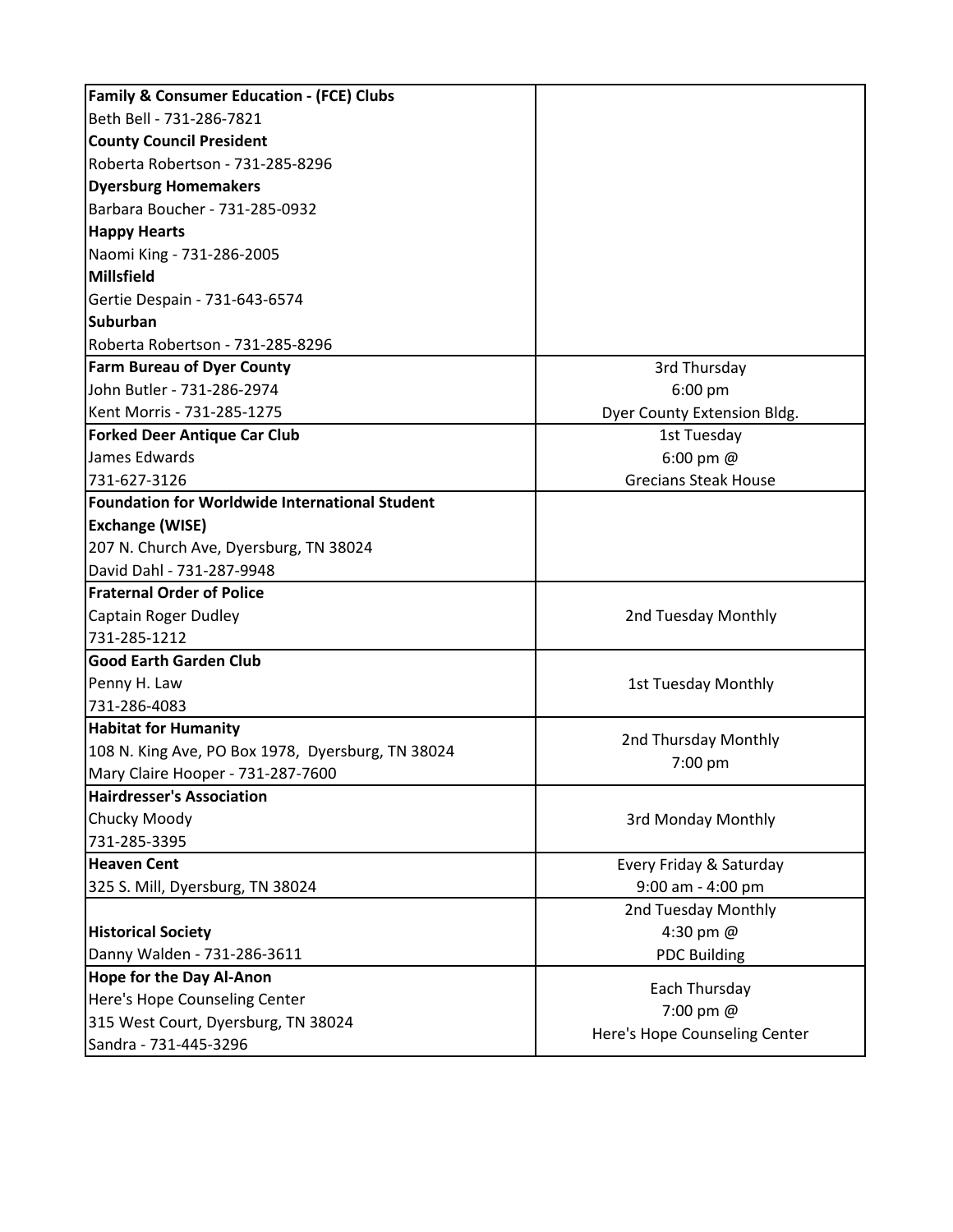| <b>HUD Information</b>                                  | Memphis Field Office                      |
|---------------------------------------------------------|-------------------------------------------|
| John Gemmill, Director                                  | 200 Jefferson St.                         |
| <b>Customer Service</b>                                 | Memphis, TN 38103                         |
| 901-544-3367                                            | Hours: 8:00 am - 4:30 pm                  |
| 800-855-1155                                            | Monday - Friday                           |
| <b>Human Beings Care</b>                                |                                           |
| <b>HIV Resources</b>                                    |                                           |
| 1-800-562-3383                                          |                                           |
| <b>Humane Society</b>                                   |                                           |
| 1120 East Court St, Dyersburg, TN 38024                 |                                           |
| Dr. Carol Feather                                       |                                           |
| 731-285-4889                                            |                                           |
| <b>Insurers of Northwest TN</b>                         |                                           |
| <b>Matt Russell</b>                                     | Quarterly                                 |
| 731-885-5453                                            | <b>Location Varies</b>                    |
| Jaycees, Dyersburg                                      |                                           |
| Kim Walker Hill                                         | 1st & 3rd Monday                          |
| 731-627-6279 or 731-287-9568                            | 7:00 pm                                   |
| Kidney Foundation, National-West Tennessee              |                                           |
| 857 Mt. Moriah, Suite 201, Memphis, TN 38117            |                                           |
| <b>Mabel Barringer</b>                                  |                                           |
| 901-683-6185                                            |                                           |
| Kiwanis Club - Dyersburg                                | Wednesday                                 |
| Zach Smith                                              | Noon @                                    |
| 731-285-8880                                            | Lupo's Restaurant                         |
| <b>Knights of Columbus</b>                              | 2nd & 4th Monday Monthly                  |
| Grand Knight - Jim McCallen - 731-297-7012              | 6:00 pm                                   |
| Financial Secretary - Maurice "Moe" Sims - 731-589-5990 | Holy Angels Church                        |
| <b>Lifeline Blood Program</b>                           |                                           |
| Jackson - Tammy M Higdon                                | 2nd Thursday Monthly                      |
| 731-427-4431 ext. 312 or 800-924-6572 ext. 312          | $3:30$ pm                                 |
| Fax 731-422-4712                                        |                                           |
| Lions Club, Dyersburg                                   | 1st & 3rd Tuesday Monthly                 |
| <b>Francene Epley</b>                                   |                                           |
| 731-285-8561                                            | 6:00 pm                                   |
| Lions Club, Newbern                                     |                                           |
| <b>Kathy Clements</b>                                   | 2nd Monday<br>6:30 pm                     |
| (w) 731-286-4445                                        | <b>Oakview Recreation Center</b>          |
| 731-627-3021                                            |                                           |
| Lions Club, Trimble                                     | 3rd Tuesday                               |
| David Butler                                            | 6:30 pm                                   |
| 731-694-1695                                            | <b>Trimble Community Building</b>         |
| <b>Literary and Domestic Club</b>                       |                                           |
| <b>Marie Bowers</b>                                     | <b>1st Saturday Monthly</b><br>$10:00$ am |
| 731-635-9590                                            |                                           |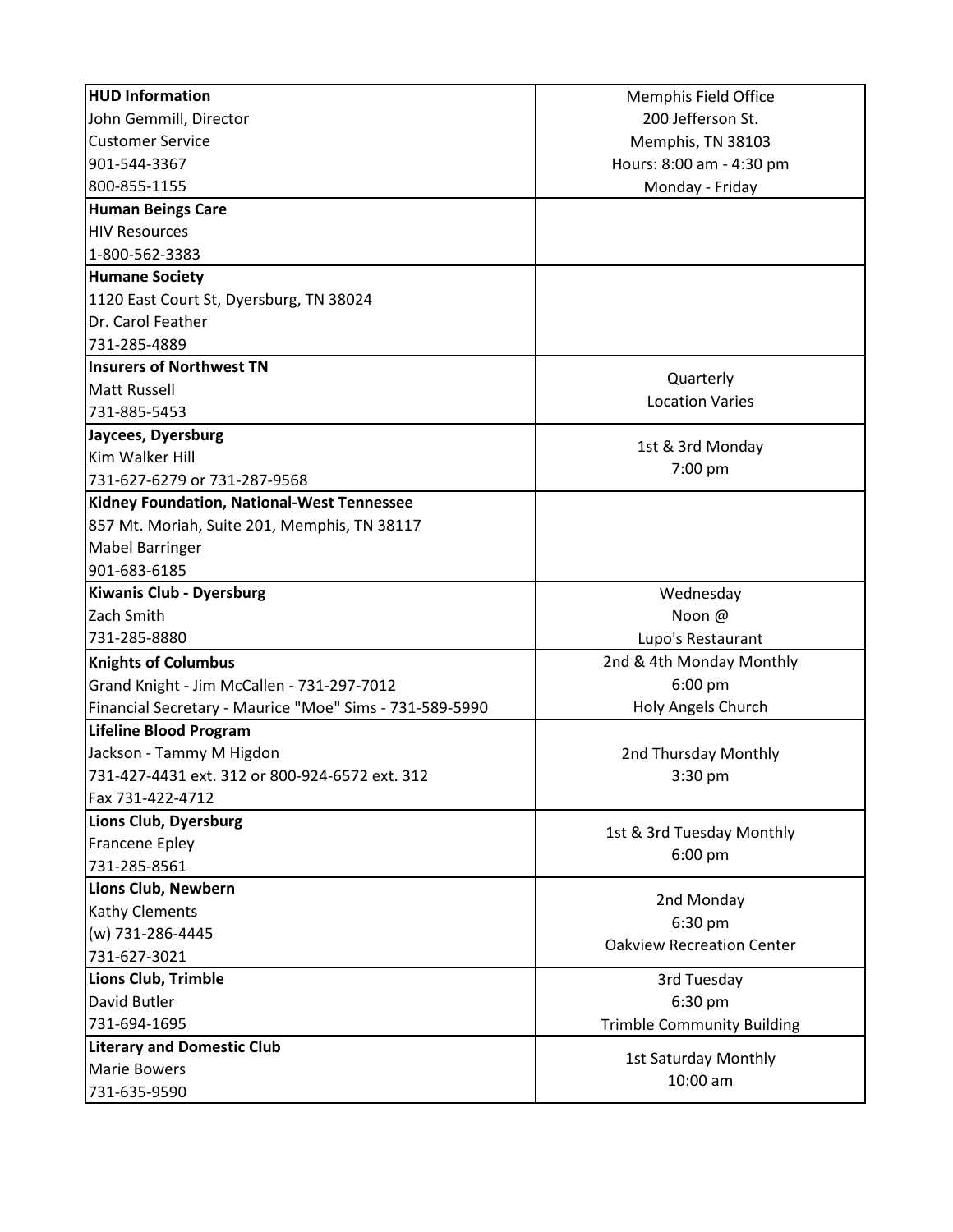| Life Choices Pregnancy Resource Center of Dyersburg     |                                     |
|---------------------------------------------------------|-------------------------------------|
| 575 Mall Blvd, PO Box 1768, Dyersburg, TN 38024         |                                     |
| Executive Director - Kim Hampton - 731-286-4673         |                                     |
|                                                         |                                     |
| Look Good - Feel Better                                 | <b>Quarterly Meetings</b>           |
| Volunteer Cosmetologists to help female cancer patients | 2nd Monday                          |
| 1-800-227-2345                                          | <b>Cancer Care Clinic Dyersburg</b> |
| <b>Man to Man</b>                                       |                                     |
| Support group for men with prostate cancer and their    | 2nd Thursday Monthly - 6:30 pm      |
| spouses.                                                | Casey Jones Village Jackson -       |
| Richard Michie - 731-267-0030                           | Second Floor                        |
| <b>March of Dimes</b>                                   |                                     |
| <b>Michelle Glass</b>                                   |                                     |
| 731-287-4279                                            |                                     |
| Dan Brooks, Rep                                         |                                     |
| 731-256-5601                                            |                                     |
| Masonic Lodge #93 - Dyersburg                           | 1st Monday                          |
| James Strayhorn                                         | 7:30 pm                             |
| 731-285-8300                                            | <b>Masonic Hall</b>                 |
| Masonic Lodge #285 - Newbern                            |                                     |
| David Allen                                             | 2nd Thursday                        |
| 731-285-2150                                            | 6:30 pm                             |
| Matthew 25:40/Dyer County Emergency Service             |                                     |
| 432 W. Court St, Dyersburg, TN 38024                    |                                     |
| Amy Schmitt - Executive Director                        |                                     |
| 731-285-9054                                            |                                     |
| <b>Mature Advantage Club - Dyersburg</b>                |                                     |
| Sheena North                                            |                                     |
| 731-287-4505                                            |                                     |
| <b>McIvers Grant Public Library</b>                     | Knit, Tat, Crochet Quilt or Smock   |
| <b>Sit &amp; Stitch Group</b>                           | Monday                              |
| 410 West Court, Dyersburg, TN 38024                     | $9:00$ am                           |
| <b>Meals on Wheels/Office on Aging</b>                  |                                     |
| 1400 Hornbrook, Dyersburg, TN 38024                     | Provides meals for shut-ins         |
| Rosa Gipson                                             | who qualify                         |
| 731-285-1158                                            |                                     |
| <b>Mens Bowling Association</b>                         |                                     |
| JC Bowling Lanes                                        |                                     |
| 1511 E. Court St, Dyersburg, TN 38024                   |                                     |
| 731-286-5236                                            |                                     |
| Ministerial Association - Newbern                       |                                     |
| 104 E. Main St, Newbern, TN 38059                       |                                     |
| John Uitendaal                                          |                                     |
| 731-627-3398                                            |                                     |
| <b>Ministerial Organization - Dyer County</b>           |                                     |
| Rev. Gary Meade                                         |                                     |
| 731-285-3522                                            |                                     |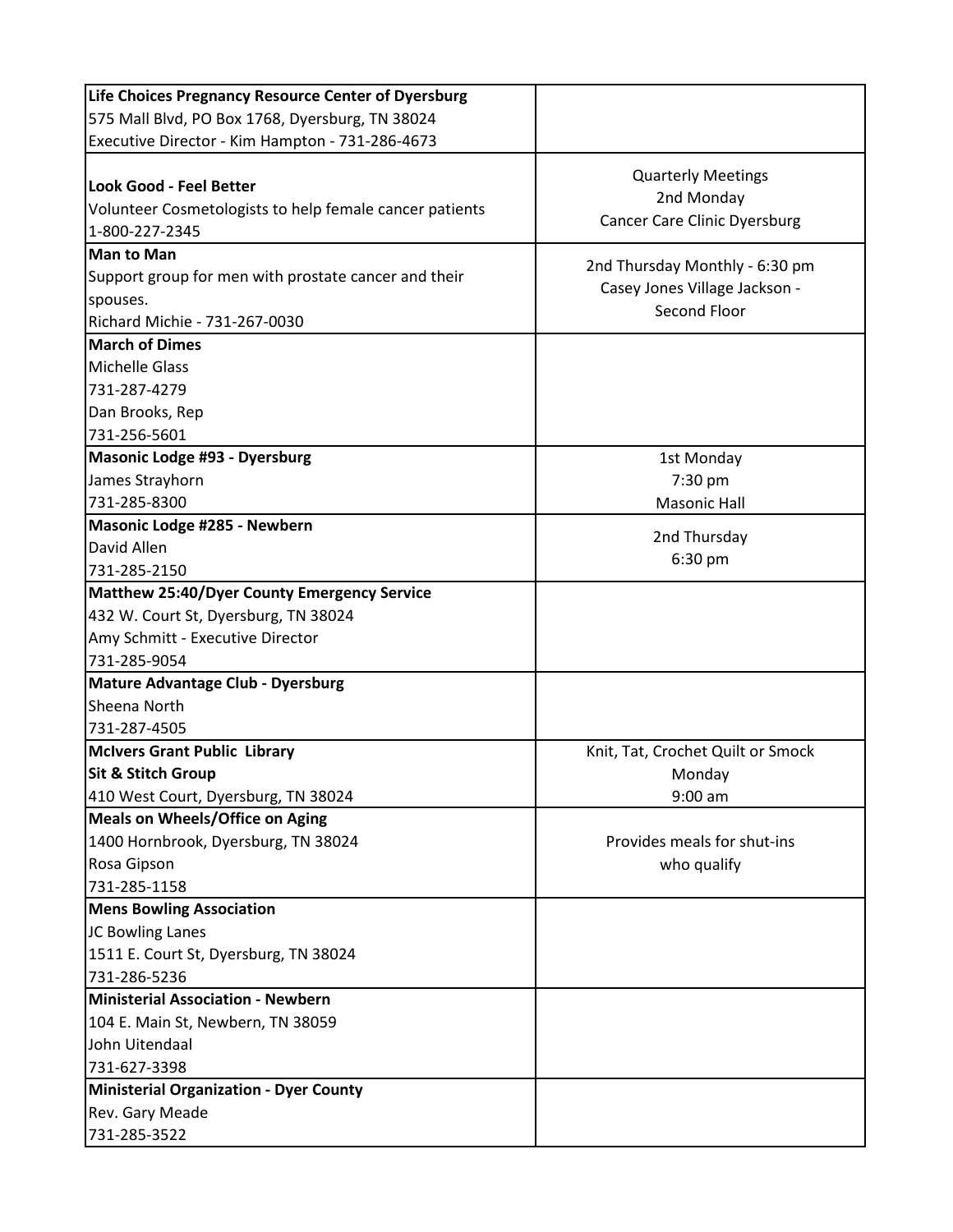| <b>Moose Lodge</b>                                                      |                                        |
|-------------------------------------------------------------------------|----------------------------------------|
| 395 Country Club Rd, Dyersburg, TN 38024                                | <b>Thursday Nights</b>                 |
| 731-285-5789                                                            | $8:00$ pm                              |
|                                                                         | 3rd Thursday Monthly                   |
| <b>MOPS (Mothers of Preschoolers)</b>                                   | $6:00$ pm                              |
| 731-285-1465                                                            | <b>Ross UMC</b>                        |
|                                                                         | 105 Calcutt Ave, Dyersburg             |
|                                                                         | 2nd Tuesday                            |
| <b>NAACP</b>                                                            | 6:30 pm                                |
| <b>Conell King</b>                                                      | <b>Bruce Community Center</b>          |
| 731-286-0894                                                            | 801 Vernon St, Dyersburg, TN 38024     |
| <b>Narconon</b>                                                         |                                        |
| <b>Free Assessments and Referrals</b>                                   |                                        |
| 800-431-1754 or drugabusesolution.com                                   |                                        |
|                                                                         | Each Tuesday & Friday                  |
| <b>Narcotics Anonymous</b>                                              | 7:30 pm                                |
| 731-259-7993                                                            | St. Mary's Church Parish Hall          |
|                                                                         | 108 N. King St, Dyersburg              |
| <b>National Commission Against Drunk Driving</b>                        |                                        |
| 1900 L St. N.W., Suite 705, Washington, D.C. 20036                      |                                        |
| 202-452-6004                                                            |                                        |
| National Council on Alchoholism & Drug Dependence Inc                   |                                        |
| <b>NCADD</b>                                                            |                                        |
| 244 East 58th St, 4th Floor, New York, NY 10022                         |                                        |
| Ph: 212-269-7797                                                        |                                        |
| Fax: 212-269-7510                                                       |                                        |
| www.ncadd.org                                                           |                                        |
| National Multiple Sclerosis Society - Mid South Chapter                 |                                        |
| 214 Overlook Circle Ste 153, Brentwood, TN 37027                        |                                        |
| Ph: 615-269-9055                                                        |                                        |
| Fax: 615-269-9470                                                       |                                        |
| email: TNS@nmss.org                                                     |                                        |
| <b>Newbern Saddle Club</b>                                              |                                        |
| Jonathan Bartlett                                                       |                                        |
| 731-627-3221                                                            |                                        |
| <b>Newbern Womens Club</b>                                              | 1st Monday                             |
| <b>Shirley Butler</b>                                                   | 6:30 pm                                |
| 731-627-9416                                                            | Newbern Cumberland Presbyterian Church |
|                                                                         |                                        |
| <b>Nightowl Family &amp; Community Education Club</b><br>Eileen Maxwell | 4th Monday                             |
| 731-286-8177                                                            | 6:30 pm                                |
| Northwest Safeline Domestic Violence Agency                             |                                        |
| Joy Rogers - 731-285-6470                                               | 3rd Tuesday Monthly                    |
|                                                                         | Crisis Line - 800-957-0055             |
| Crisis - 731-287-7233                                                   |                                        |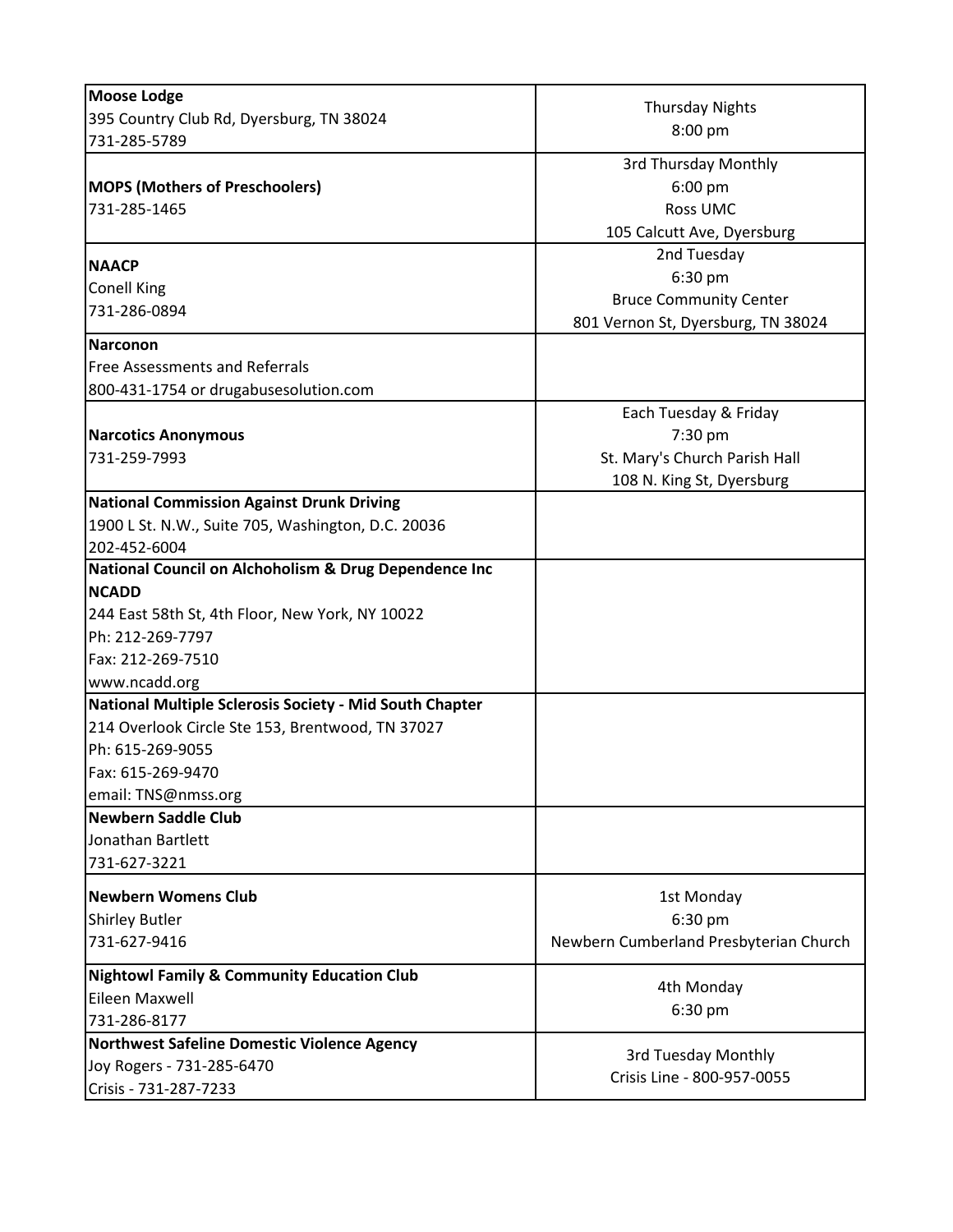| Northwest Tennessee Pottery Guild                             | 4th Monday Monthly               |
|---------------------------------------------------------------|----------------------------------|
| Sara Hayes                                                    | 6:30 pm                          |
| 731-445-8336                                                  | <b>FUMC Family Life Center</b>   |
| <b>Office on Aging</b>                                        |                                  |
| 1400 Hornbrook St, PO Box 1143, Dyersburg, TN 38024           |                                  |
| Ike Peel                                                      |                                  |
| 731-286-7832                                                  |                                  |
| <b>Professional Engineers</b>                                 |                                  |
| Ronald Terry Layman                                           |                                  |
| 731-285-6503 or 731-668-4362                                  |                                  |
| <b>Pathways Outpatient Counseling</b>                         |                                  |
| 2035 St John Ave, Dyersburg, TN 38024                         |                                  |
| 731-286-1589 or 731-285-1393                                  |                                  |
| Crisis: 800-372-0693                                          |                                  |
| <b>Pilots for Patients</b>                                    |                                  |
| <b>Hester Hill</b>                                            | Provides free air transportation |
| 731-286-4088 or 731-285-4990                                  | for medical reasons              |
| <b>Reach to Recovery - Volunteer Visitation Breast Cancer</b> |                                  |
| 800-227-2345                                                  |                                  |
| www.cancer.org                                                |                                  |
| <b>Reelfoot Girl Scouts Council</b>                           |                                  |
| 1007 Old Humboldt Rd, Jackson, TN 38305                       |                                  |
| Markie McGoughy - 731-668-1122                                |                                  |
| <b>Republican Party, Dyer County</b>                          |                                  |
| Jim Horner, Chairman                                          |                                  |
| 731-676-2855                                                  | Quarterly                        |
| Amy Carroll, Vice Chairman                                    |                                  |
| <b>RSVP - Retired Senior Volunteer Program</b>                |                                  |
| Carolyn Finley or Teresa Wright                               |                                  |
| 731-286-7829                                                  |                                  |
| <b>Regional Home Care - Dyersburg</b>                         |                                  |
| <b>Justin Baker</b>                                           |                                  |
| 731-287-2307                                                  |                                  |
| <b>Retired Teachers, Dyersburg/Dyer County</b>                |                                  |
| Dr. Tom Parnell                                               | 1:30 pm - Fellowship             |
| 731-627-9692                                                  | 2:00 pm - Program & Business     |
| <b>RID - Teenage Drinking Problems</b>                        |                                  |
| <b>Tammy Stanley Hipps</b>                                    |                                  |
| 731-287-8629 or 731-676-5600                                  |                                  |
| <b>Rotary Club, Dyersburg Noon</b>                            |                                  |
| Kim Hill                                                      | Thursday                         |
| 731-287-9568                                                  | Noon                             |
| www.clubrunner.ca/dyersburgnoon                               | Lupo's Restaurant                |
| <b>Rotary Club, Dyersburg Breakfast</b>                       |                                  |
| Larry White                                                   | Wednesday                        |
| 731-285-0565                                                  | $7:00$ am                        |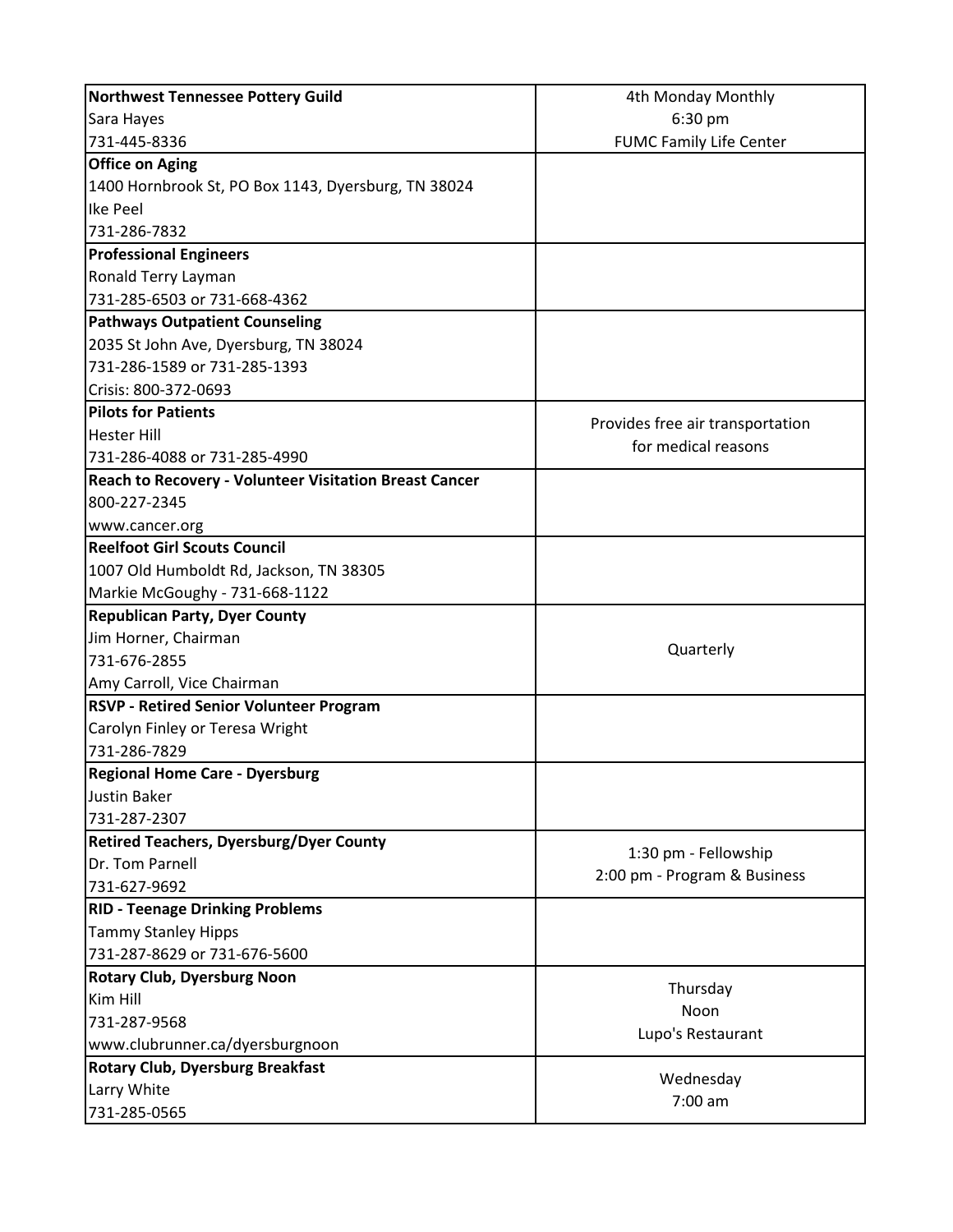| <b>Rotary Club, Newbern</b>                                  | Tuesday                                           |
|--------------------------------------------------------------|---------------------------------------------------|
| <b>Patrick Williams</b>                                      | Noon                                              |
| 731-627-3236                                                 | <b>Oakview Recreation Center</b>                  |
| <b>Salvation Army</b>                                        |                                                   |
| 318 W. Market St, Dyersburg, TN 38024                        |                                                   |
| Office - 731-286-5117                                        |                                                   |
| Mark Oakes - 731-589-2050                                    |                                                   |
| Joy Pelhan - 731-377-3639                                    |                                                   |
| <b>Odean Rasberry</b>                                        |                                                   |
| Francine - 731-445-8788                                      |                                                   |
| Jack - 731-445-2900                                          |                                                   |
| <b>Second Harvest Food Bank/RIFA</b>                         |                                                   |
| Harry Meyer & Bill Lanier                                    |                                                   |
| 901-424-3663                                                 |                                                   |
| <b>Shrine Club</b>                                           |                                                   |
| PO Box 69, Dyersburg, TN 38024                               |                                                   |
| Gayle Perciful                                               |                                                   |
| St. Jude Children's Research Hospital                        |                                                   |
| Donations: St Jude Place, Memphis, TN 38105                  |                                                   |
| 1-800-822-6344                                               |                                                   |
| www.stjude.org                                               |                                                   |
| <b>Stage Door Players</b>                                    |                                                   |
| Kari Barnier                                                 |                                                   |
| 731-285-9728                                                 |                                                   |
| TN Alliance for the Mentally III (NAMI)                      | 4th Thursday Monthly                              |
| Andy Jayroe                                                  | First United Methodist Church                     |
| 731-288-5087                                                 | Dyersburg                                         |
|                                                              | 800-467-3589                                      |
|                                                              | *Must be a Veteran with other than                |
| TN Homeless Solutions: Support Services for Veteran Families | Dishonorable Discharge                            |
| JoAnn - 731-445-4850                                         | *Homeless or facing eviction notice               |
| TN Homeless Hotline: 1-866-307-5469                          | *Very low income, not to exceed 50% of            |
|                                                              | median area income                                |
| <b>TN Rehabilitation Center</b>                              |                                                   |
| 1365 Morgan Road, Dyersburg, TN 38024                        |                                                   |
| Rhonda Baker                                                 |                                                   |
| 731-286-8315                                                 |                                                   |
| <b>TN Veterans Affairs</b>                                   |                                                   |
| 309 N. Church Ave, Dyersburg, TN 38024                       |                                                   |
| <b>Larry Simmons</b>                                         |                                                   |
| 731-286-8344                                                 |                                                   |
| <b>TOPS (Take Off Pounds Sensibly)</b>                       | Wednesday @ 4:30 pm                               |
| 731-285-4048                                                 | Basement of Dyersburg First Church of<br>Nazarene |
| <b>TOPS (Take Off Pounds Sensibly)</b>                       | Second Baptist Church Dyersburg                   |
| Carl F. Scarberry - 731-286-5335                             |                                                   |
| Beth Jones - 731-286-0120                                    | <b>Dyersburg Regional Medical Center</b>          |
|                                                              | Happy House - Newbern                             |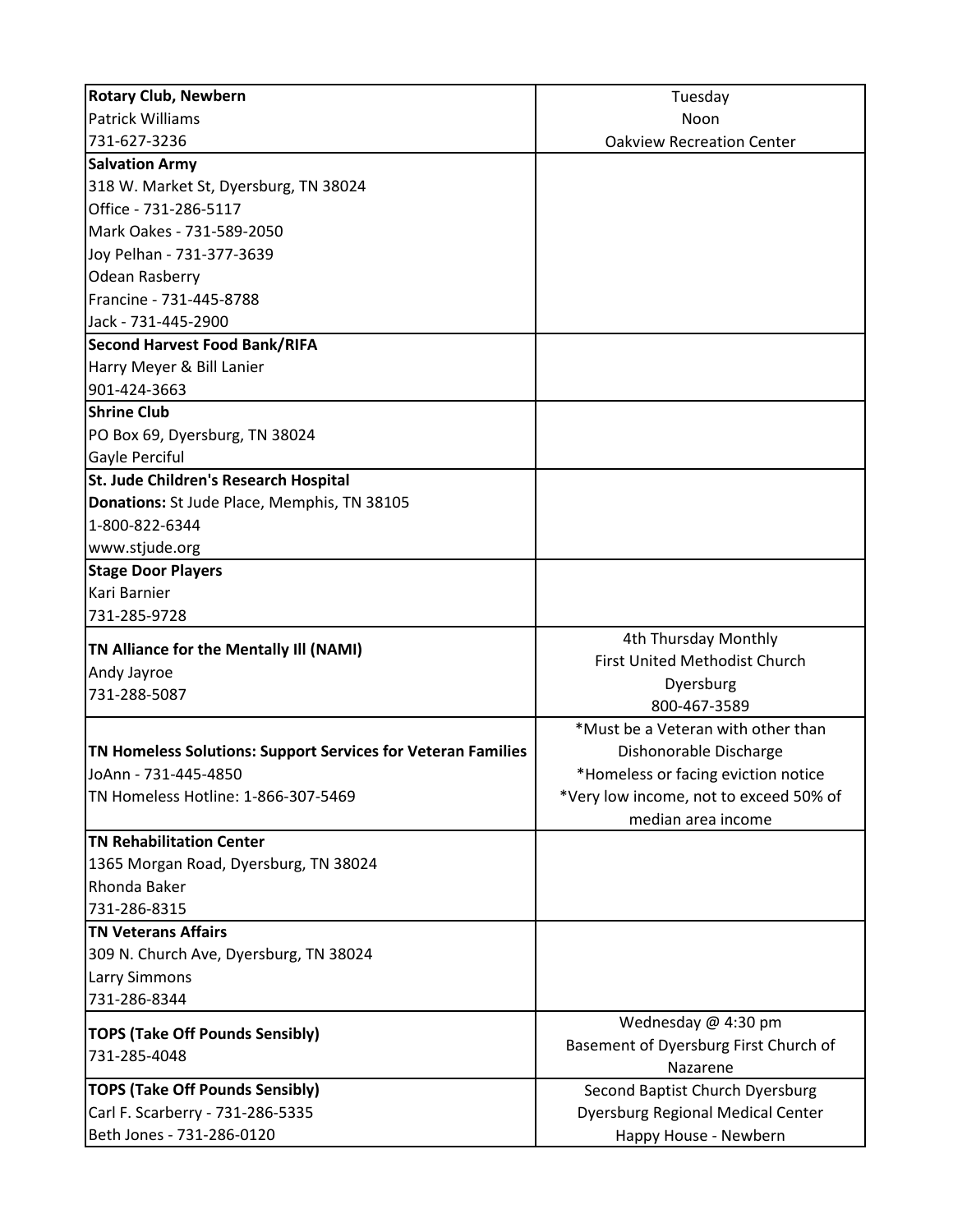| <b>Transitions</b>                        |                                                |
|-------------------------------------------|------------------------------------------------|
| 250 Youth Home Road, Dyersburg, TN 38024  |                                                |
| Linda Flowers                             |                                                |
| 731-287-0461                              |                                                |
| <b>Trimble Area Women's Civic Club</b>    | 3rd Wednesday Monthly                          |
| <b>Nelda Doss</b>                         | $1:00$ pm                                      |
| 731-297-5411                              | <b>Trimble Community Center</b>                |
| <b>United Way of Tennessee</b>            |                                                |
| Debbie Todd - 731-422-1816                | Memorials:                                     |
| John Lannom - 731-285-0374                | 106 S. Church St, Jackson, TN 38301            |
| <b>Veterans of Foreign Wars</b>           |                                                |
| <b>Richard Hill</b>                       |                                                |
| 731-286-4088                              |                                                |
| <b>Veterans of Foreign Wars Auxiliary</b> | Monday- 11:00 am - St. Mary's Church           |
| <b>VFW 4862</b>                           |                                                |
| <b>Union City</b>                         |                                                |
| Don Byrd                                  | Last Thursday Monthly                          |
| 731-589-1981 or 731-297-2746              |                                                |
| <b>Volunteer Conservation Club</b>        |                                                |
| James Earl Johnson - 731-676-8740         | Quarterly                                      |
|                                           | Thursday - 6:15 pm; Saturday - 9:00 am         |
| <b>Weight Watchers</b>                    | SR. Citizens Ctr, Dyersburg Activity Ctr, 1010 |
| 800-844-9292                              | Shelby Drive, Dyersburg, TN                    |
| <b>Women of the Moose</b>                 | 1st & 3rd Monday                               |
| 395 Country Club Rd, Dyersburg, TN 38024  | 8:00 pm                                        |
| Mary Henley - 731-285-5789                | Moose Lodge                                    |
| <b>Women's Bowling Association</b>        |                                                |
| J.C Bowling Lanes                         |                                                |
| 1511 E Court St, Dyersburg, TN 38024      |                                                |
| Jane Cherry - 731-286-5238                |                                                |
| <b>West Tennessee Narcotics Anonymous</b> |                                                |
| 24 Hour Helpline                          |                                                |
| 901-276-LIVE (5483)                       |                                                |
| <b>Womens Tennis League</b>               |                                                |
| Randa Ragan                               |                                                |
| 731-285-0753                              |                                                |
| <b>Women Working Together</b>             |                                                |
| PO Box 1234, Dyersburg, TN 38024          |                                                |
| Ann Pogue                                 |                                                |
| 731-286-0286                              |                                                |
| <b>YMCA of Dyer County</b>                |                                                |
| 120 E McGaughey St, Dyersburg, TN 38024   |                                                |
| Randy Butler - 731-288-9622               |                                                |
| <b>Young American Bowling Alliance</b>    |                                                |
| J.C Bowling Lanes                         |                                                |
| 1511 E Court St, Dyersburg, TN 38024      |                                                |
| Jane Cherry - 731-286-5238                |                                                |